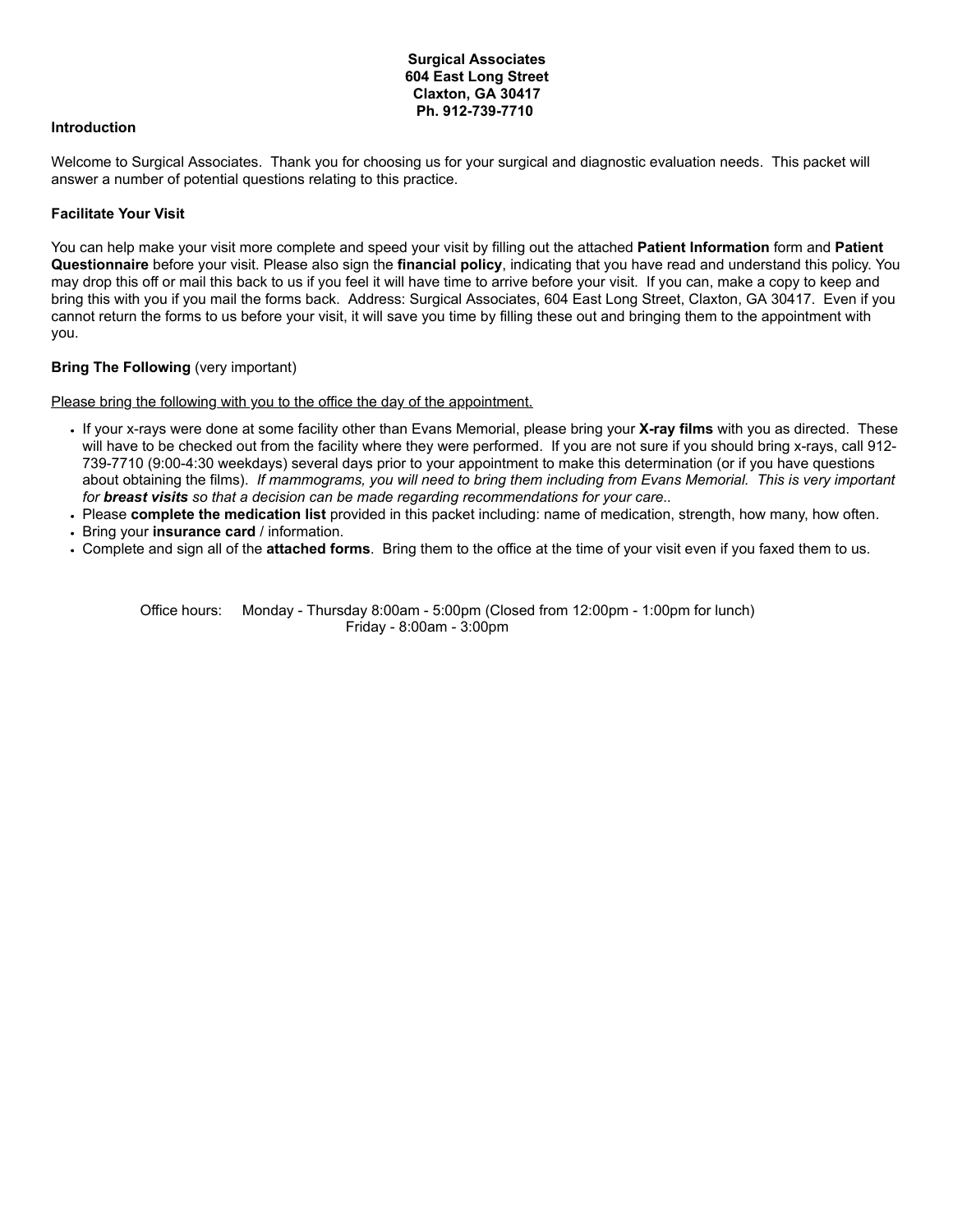# **SURGICAL ASSOCIATES PATIENT INFORMATION**

| Name_                                                                                       |                                                                                                                                                                                                                                                                                                                                                                                                                                                                                                                                                                                                                                                                                                                                                                                                                                                                                                                                        |        |                                                                                                                |            |
|---------------------------------------------------------------------------------------------|----------------------------------------------------------------------------------------------------------------------------------------------------------------------------------------------------------------------------------------------------------------------------------------------------------------------------------------------------------------------------------------------------------------------------------------------------------------------------------------------------------------------------------------------------------------------------------------------------------------------------------------------------------------------------------------------------------------------------------------------------------------------------------------------------------------------------------------------------------------------------------------------------------------------------------------|--------|----------------------------------------------------------------------------------------------------------------|------------|
| last                                                                                        | first                                                                                                                                                                                                                                                                                                                                                                                                                                                                                                                                                                                                                                                                                                                                                                                                                                                                                                                                  | middle |                                                                                                                |            |
| Address<br><b>Mailing Address</b>                                                           |                                                                                                                                                                                                                                                                                                                                                                                                                                                                                                                                                                                                                                                                                                                                                                                                                                                                                                                                        | city   | state                                                                                                          | zip        |
|                                                                                             | Age: $\_\_$                                                                                                                                                                                                                                                                                                                                                                                                                                                                                                                                                                                                                                                                                                                                                                                                                                                                                                                            |        | Social Security # Fig. 1.1 Processor Processor Processor Processor Processor Processor Processor Processor Pro | Sex: M / F |
| Race: _________________________                                                             |                                                                                                                                                                                                                                                                                                                                                                                                                                                                                                                                                                                                                                                                                                                                                                                                                                                                                                                                        |        |                                                                                                                |            |
|                                                                                             |                                                                                                                                                                                                                                                                                                                                                                                                                                                                                                                                                                                                                                                                                                                                                                                                                                                                                                                                        |        |                                                                                                                |            |
|                                                                                             |                                                                                                                                                                                                                                                                                                                                                                                                                                                                                                                                                                                                                                                                                                                                                                                                                                                                                                                                        |        |                                                                                                                |            |
|                                                                                             |                                                                                                                                                                                                                                                                                                                                                                                                                                                                                                                                                                                                                                                                                                                                                                                                                                                                                                                                        |        |                                                                                                                |            |
|                                                                                             |                                                                                                                                                                                                                                                                                                                                                                                                                                                                                                                                                                                                                                                                                                                                                                                                                                                                                                                                        |        |                                                                                                                |            |
| Marital Status □Married □Widowed □Single<br>□Divorced □Separated<br><b>Spouse or Parent</b> | <b>Employment □Retired</b> □Full-time □Part-time<br>$\Box$ None $\Box$ Disabled                                                                                                                                                                                                                                                                                                                                                                                                                                                                                                                                                                                                                                                                                                                                                                                                                                                        |        |                                                                                                                |            |
|                                                                                             |                                                                                                                                                                                                                                                                                                                                                                                                                                                                                                                                                                                                                                                                                                                                                                                                                                                                                                                                        |        |                                                                                                                |            |
|                                                                                             | first                                                                                                                                                                                                                                                                                                                                                                                                                                                                                                                                                                                                                                                                                                                                                                                                                                                                                                                                  |        | middle<br>□Home □Cell □Work □Other                                                                             |            |
| <b>Emergency Contact Information</b>                                                        |                                                                                                                                                                                                                                                                                                                                                                                                                                                                                                                                                                                                                                                                                                                                                                                                                                                                                                                                        |        |                                                                                                                |            |
| Name                                                                                        |                                                                                                                                                                                                                                                                                                                                                                                                                                                                                                                                                                                                                                                                                                                                                                                                                                                                                                                                        |        |                                                                                                                |            |
| Relationship                                                                                |                                                                                                                                                                                                                                                                                                                                                                                                                                                                                                                                                                                                                                                                                                                                                                                                                                                                                                                                        |        |                                                                                                                |            |
| Phone number                                                                                |                                                                                                                                                                                                                                                                                                                                                                                                                                                                                                                                                                                                                                                                                                                                                                                                                                                                                                                                        |        |                                                                                                                |            |
| <b>Address</b>                                                                              |                                                                                                                                                                                                                                                                                                                                                                                                                                                                                                                                                                                                                                                                                                                                                                                                                                                                                                                                        |        |                                                                                                                |            |
| <b>Other Information</b>                                                                    |                                                                                                                                                                                                                                                                                                                                                                                                                                                                                                                                                                                                                                                                                                                                                                                                                                                                                                                                        |        |                                                                                                                |            |
|                                                                                             |                                                                                                                                                                                                                                                                                                                                                                                                                                                                                                                                                                                                                                                                                                                                                                                                                                                                                                                                        |        |                                                                                                                |            |
|                                                                                             |                                                                                                                                                                                                                                                                                                                                                                                                                                                                                                                                                                                                                                                                                                                                                                                                                                                                                                                                        |        |                                                                                                                |            |
|                                                                                             | Please read and sign below giving us permission to treat the patient and release insurance information. We request that office visits<br>be paid at the time of service unless other arrangements have been made.<br>AUTHORIZATION: I hereby authorize the physician indicated to furnish information to insurance carriers concerning this<br>illness / accident, and I hereby irrevocably assign to the doctor all payments for medical services rendered. I understand<br>that I am financially responsible for all charges whether or not covered by insurance.<br>RESPONSIBILITY: I understand that it is my responsibility to notify Surgical Associates of any special requirements which<br>my insurance company may impose (ie, in network labs, pathologists, hospitals, precertification requirements, etc.).<br>RELEASE OF RECORDS: I understand that a medical record will be produced as a result of this and subsequent |        |                                                                                                                |            |

evaluation(s). That information will likely be forwarded/ faxed to your referring physician, other physicians who care for **you, a hospital if hospital care is required, and your insurance carrier.**

| Signature or Responsible<br>Party: | alle. |  |
|------------------------------------|-------|--|
|                                    |       |  |
|                                    |       |  |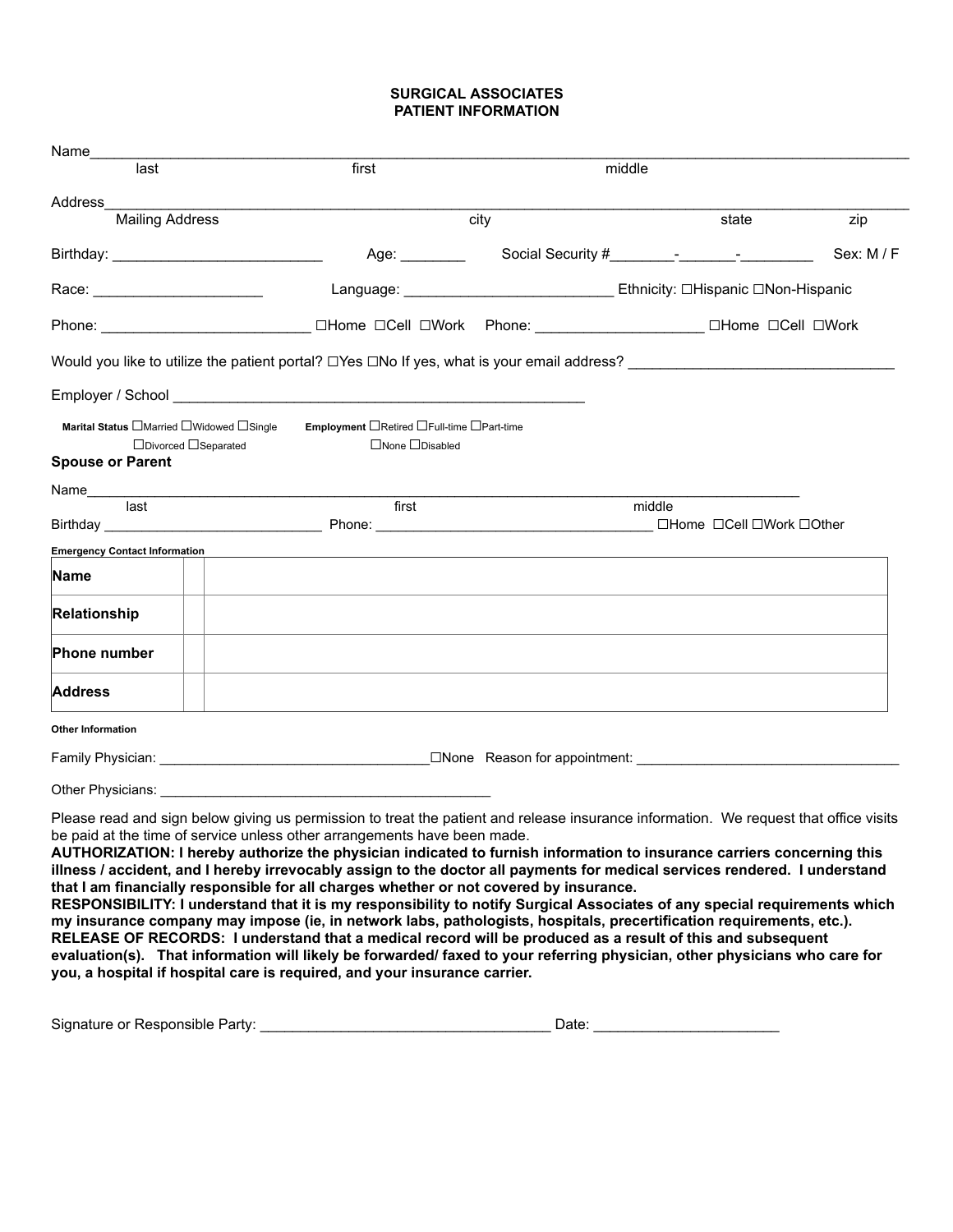# **Financial Policy of Surgical Associates**

# Please read this financial policy carefully. If you have any questions about this policy, a member of our **staff will be glad to assist you.**

**1. Payment for services:** Our office staff will inform you of the amount due prior to evaluation. This amount is due at the time of service. We will file your insurance claims, but you must provide the appropriate insurance information and a copy of your insurance card. All co-pays and co-insurance is due at time of service. Please note that the entire balance is your responsibility, and we will not hold the insurance company responsible for payment.

**2. Surgeries / Procedures:** If a procedure is scheduled, we will contact your insurance company to confirm benefits and coinsurance. A deposit will be required at the time of your preop visit.

**3. Methods of payment:** You may pay your bill with cash, personal check or credit card. For your convenience, we accept Visa, MasterCard, Discover and American Express.

**4. Returned checks:** A \$25.00 service charge will be added on all checks returned to us for insufficient funds.

**5. Special Needs:** We realize that temporary financial problems may make it difficult for you to pay your balance immediately. If such problems should arise, please contact us promptly so that we may set up a payment plan that will meet your needs. We are willing to work with you on your account, but it is your responsibility to inform us of any reason that you are unable to pay the outstanding balance.

**6. Collection Policy:** Delinquent accounts will be forwarded to a collection agency. We will inform you of your account status on your statement, and we will attempt to contact you by letter before your account is forwarded. If you are unable to pay your balance promptly, please call us so that we may arrange to hold your account.

**7. Questions?** We are here to help should you have any questions regarding your statement or insurance. You may contact us between the hours of 9:00 am and 4:30 pm, Monday through Friday.

# Note: Any concern with our financial policy should be brought to the attention of the business office. We will be glad to **discuss these concerns with you in private.**

| Patient/Guardian Signature: | Jate |  |
|-----------------------------|------|--|
|                             |      |  |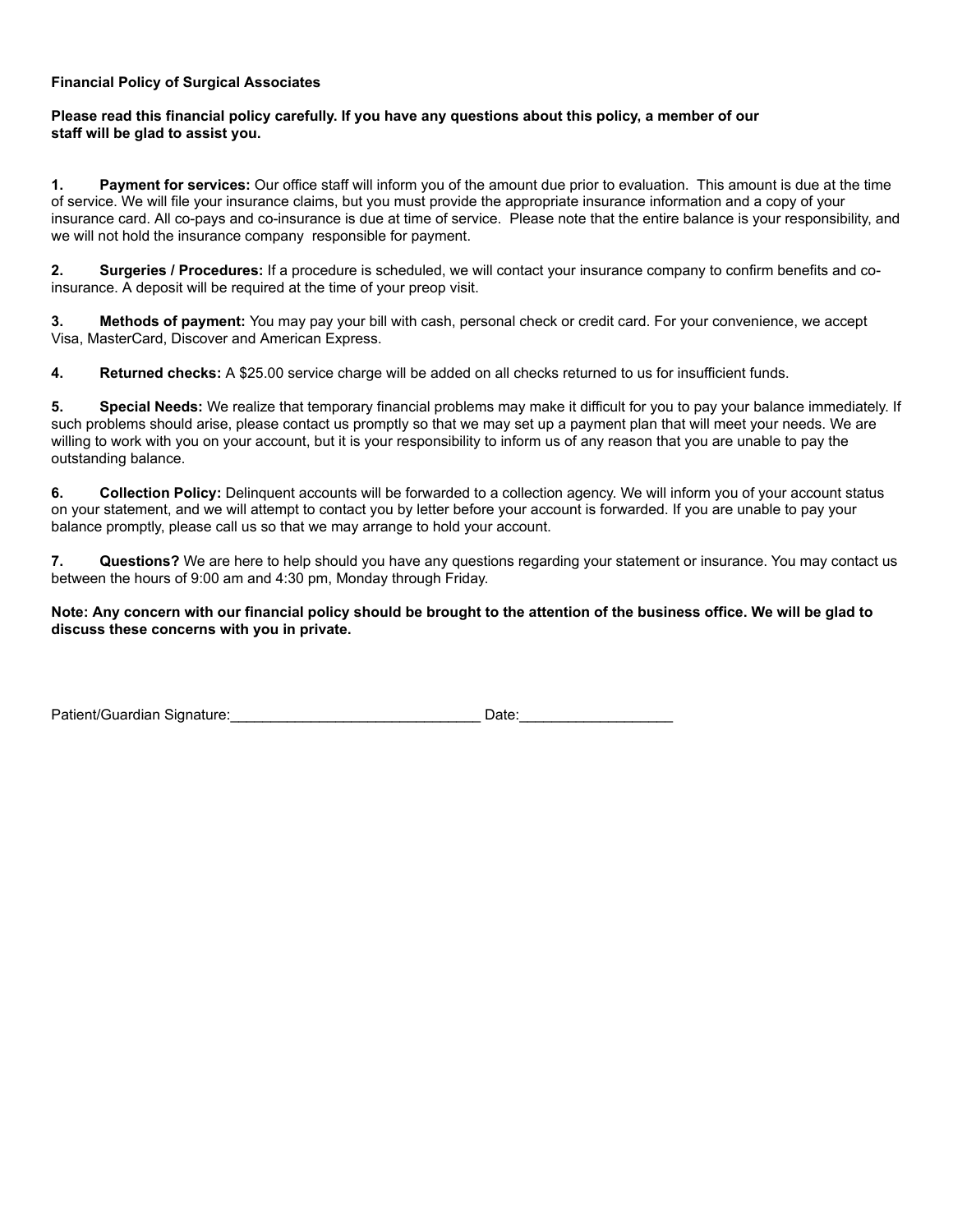# **Surgical Associates Compound Authorization for Release of Information**

Due to new laws and regulations we cannot give out any information on you unless we have written authorization. Please check (x) the entity or person we may give information to. In the box beside the entity please check (x) what information we can give to the entity or person, also in order for the named person to receive the information they must listed below.

Patient Name: Date of Birth:

Surgical Associates is authorized to release protected health information about the above named patient to the entities named below.

| <b>Entity to Receive Information</b><br>Check each person/entity that you approve to receive<br>linformation. | Description of information to be released.<br>Check each that can be given to person/entity on the left in the same<br>section. |
|---------------------------------------------------------------------------------------------------------------|---------------------------------------------------------------------------------------------------------------------------------|
| <b>□Voice Mail/Answering Machine</b>                                                                          | ⊟Results of labs test/x-rays                                                                                                    |
| $\Box$ Give information to employer<br>$\Box$ Give information to school                                      | $\Box$ Appointment absentee information                                                                                         |
| $\Box$ Spouse (provide name and phone #)                                                                      | $\Box$ Financial<br>□Medical as follows:______________________________                                                          |
| $\Box$ Parent (provide name and phone #)                                                                      | l⊟Financial<br>□Medical as follows:______________________________                                                               |
| $\Box$ Other (provide name and phone #)                                                                       | $\Box$ Financial<br>□Medical as follows:_______________________________                                                         |

# **Rights of the Patients**

I understand that I have the right to revoke the authorization at any time and that I have the right to inspect or copy the protected health information to be disclosed as described in this document by sending a written notification to **Surgical Associates.** I understand that a revocation is not effective in cases where the information has already been disclosed but will be effective going forward. I understand that the information used or disclosed as a result of this authorization may be subject to redisclosure by the recipient and may no longer be protected by federal or state law. This authorization shall be in effect until revoked by the patient.

 $\_$  , and the set of the set of the set of the set of the set of the set of the set of the set of the set of the set of the set of the set of the set of the set of the set of the set of the set of the set of the set of th

Signature of Patient or Personal Representative **Date** Date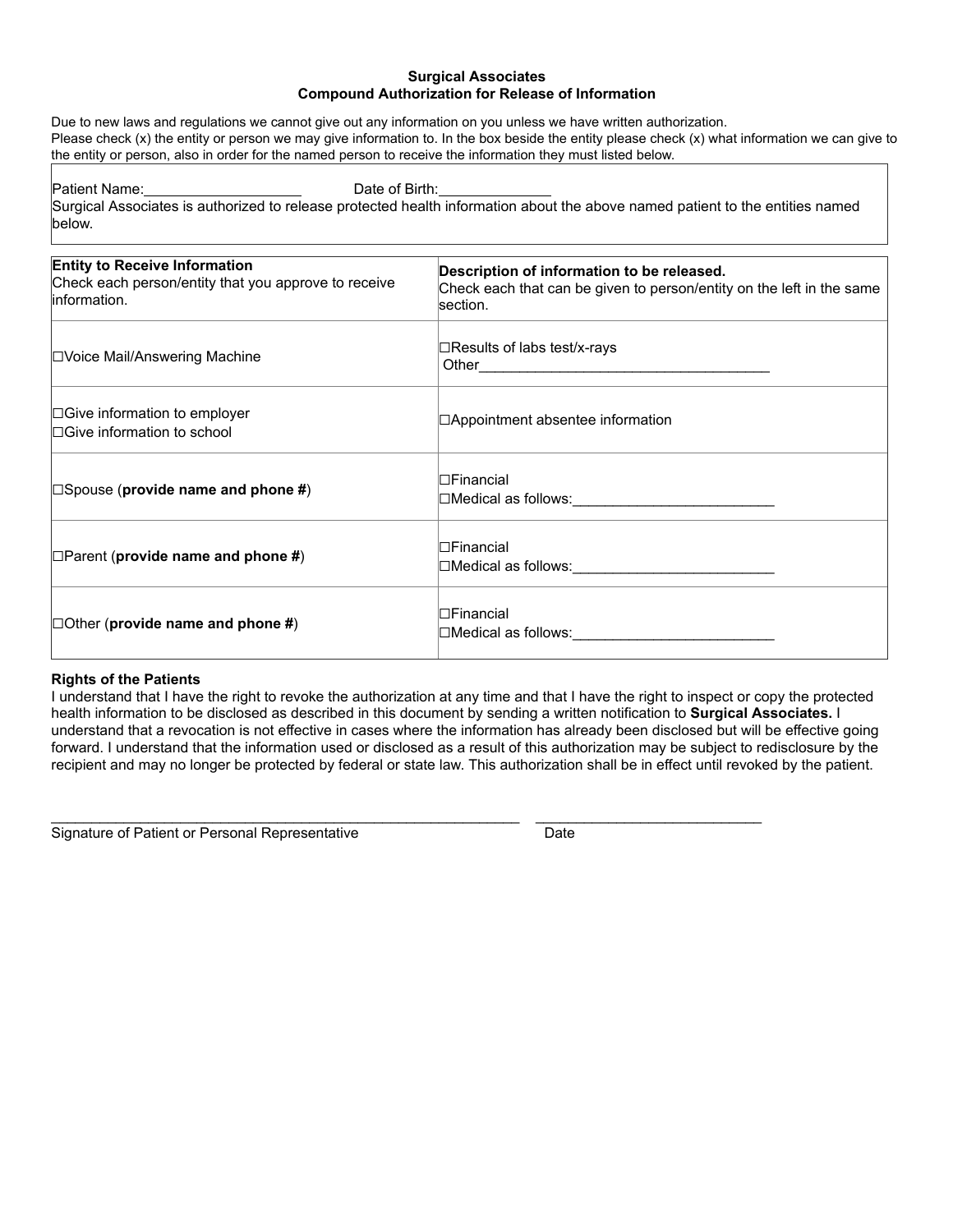## **SURGICAL ASSOCIATES 604A EAST LONG STREET CLAXTON GEORGIA 30417 912-739-7710**

| ACKNOWLEDGEMENT OF PRIVACY PRACTICES RECEIVED |  |
|-----------------------------------------------|--|
|                                               |  |

**PATIENT'S NAME: \_\_\_\_\_\_\_\_\_\_\_\_\_\_\_\_\_\_\_\_\_\_\_\_\_\_\_\_\_\_\_\_\_\_**

**Date of Birth: \_\_\_\_\_\_\_\_\_\_\_\_\_\_\_\_\_\_\_\_\_\_\_\_\_\_\_\_\_\_\_\_\_**

**I, \_\_\_\_\_\_\_\_\_\_\_\_\_\_\_\_\_\_\_\_\_\_\_\_\_\_\_\_\_\_\_\_ HEREBY ACKNOWLEDGE THAT I HAVE RECEIVED A COPY OF THE PRIVACY PRACTICES NOTICE FROM SURGICAL ASSOCIATES IN REGARDS TO MY PROTECTED HEALTH INFORMATION.**

**\_\_\_\_\_\_\_\_\_\_\_\_\_\_\_\_\_\_\_\_\_\_\_\_ \_\_\_\_\_\_\_\_\_\_\_\_\_\_\_ Patient signature Date**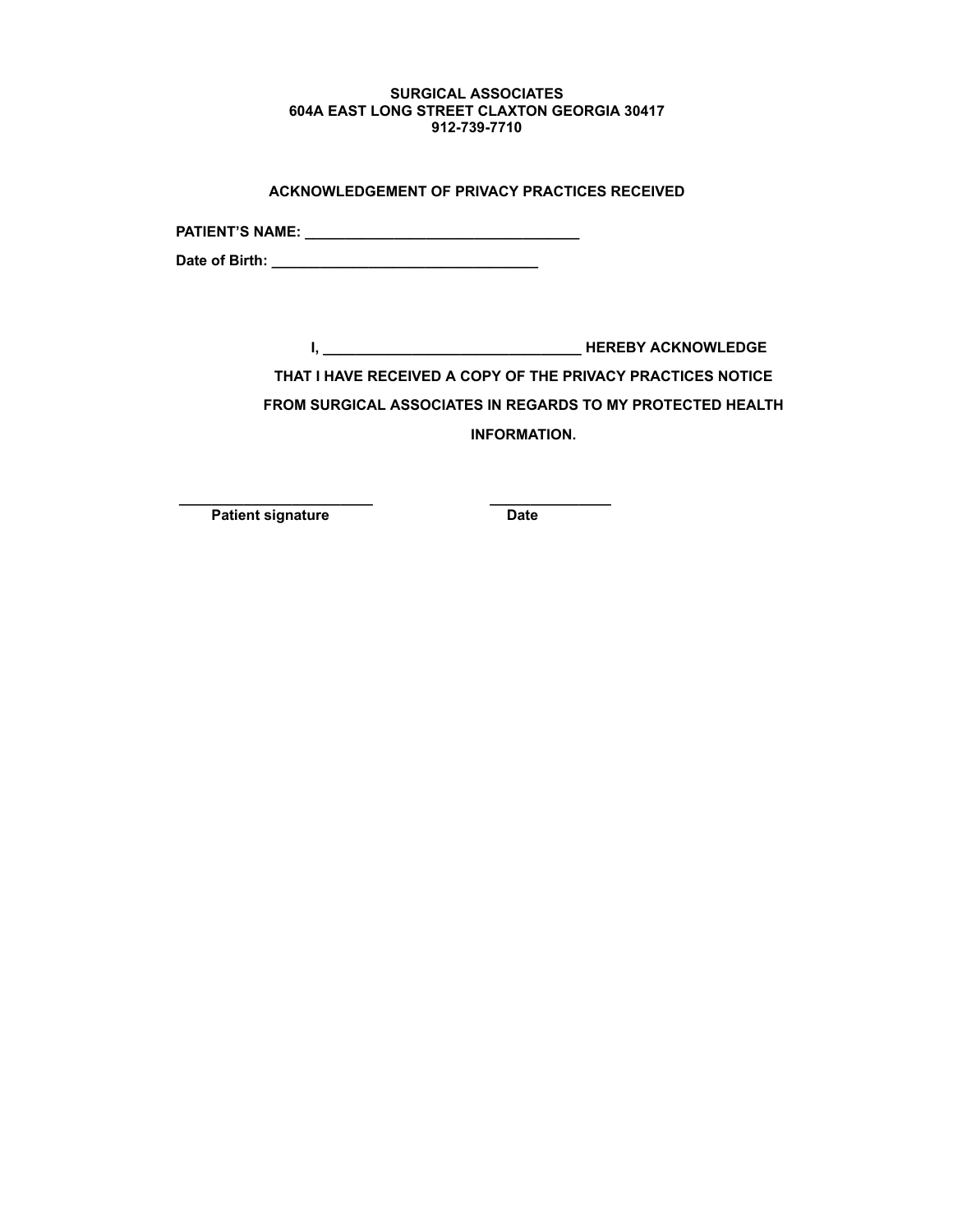# **SURGICAL ASSOCIATES NOTICE OF PRIVACY PRACTICES**

THIS NOTICE DESCRIBES HOW MEDICAL INFORMATION ABOUT YOU MAY BE USED AND DISCLOSED AND HOW YOU CAN GET ACCESS TO THIS INFORMATION. PLEASE REVIEW IT CAREFULLY. **Who is Subject to this Notice?:**

- All physicians, nurses, or other health care providers with authority to enter information in your medical record and;
- Certain employees of Surgical Associates and Evans Memorial Hospital;
- Business Associates of Surgical Associates and Evans Memorial Hospital.

#### **How We May Use or Disclose Your Health Information.**

**For Treatment:** Physicians, nurses or other health care providers may use your health information to provide you with medical treatment or services. For example: a physician, nurse, or other person providing health services to you, will record information in your medical record that is related to your treatment. This information is necessary to create a record of the treatment you received. Your information may also be made available to laboratory, radiology personnel, or other hospital departments as needed.

**Emergency Treatment:** In an emergency, if you are unable to understand the information contained in this notice, we may use and disclose information in your medical record as deemed necessary in the professional judgment of the health care provider to appropriately treat your condition. As soon as you are stabilized and/or the emergency condition has been resolved, we will provide you with a copy of this notice. Treatment of Certain Conditions: We will use or disclose your health information regarding certain specific conditions, such as HIV,AIDS, alcohol or drug treatment, mental health issues, and sexually transmitted diseases only

- as permitted or required by law;
- by court order or subpoena;
- if in the professional judgment of your doctor such is required to protect you or others from serious harm or death..

For Payment: We may use and disclose your health information to others for purposes of receiving payment for treatment and services that you receive. For example, a bill may be sent to you, or a third-party such as an insurance company, HMO, Medicare or Medicaid. We may utilize the services of a thirdparty to perform billing services or collection of unpaid bills. The information on the bill or explanation of benefits from your insurance company may contain information that identifies you, your diagnosis, treatment and supplies used in the course of your treatment.

**For Health Care Operations:** We may use and disclose health information about your for operational purposes. For example: your health information may be disclosed to affiliated entities, auditors, consultants, legal, risk, or quality improvement personnel, insurance carriers, and others, as Business Associates to:

- evaluate the performance of physicians;
- assess the quality of care and outcomes in your cases and similar cases;
- learn how to improve our services;
- determine how to continually improve the quality and effectiveness of the health care we provide;
- test for fraud and abuse detection;
- manage our business and general administrative requirements.

**Business Associates:** We may use and disclose health information about you with Business Associates that we contract with to perform certain services on our behalf that require the use of health information. We will enter into a Business Associate Agreement with the Business Associate to provide confidential treatment of the health information received by the Business Associate.

**Required by Law:** We may use and disclose information about you as required by law. For example, information may be disclosed for the following purposes:

- for judicial and administrative proceeding pursuant to legal authority;
- to report information related to victims of abuse, neglect or domestic violence; and
- to assist law enforcement officials in their law enforcement duties.

**Public Health:** Your health information may be used or disclosed for public health activities such as assisting public health authorities or other legal authorities to prevent or control disease, injury, disability, or for other health oversight activities. For example, we are required to report all births, deaths and certain diseases.

**Decedents:** Health information may be disclosed to funeral directors or coroners to enable them to carry out their lawful duties.

**Organ/Tissue Donation:** Your health information may be used or disclosed for organ, eye or tissue donation purposes.

**Research:** Your health information may be used for research purposes when an institutional review board or privacy board has reviewed the research proposal and established protocols to ensure the privacy of your health information.

**Health and Safety:** Your health information may be disclosed to avert a serious threat to the health or safety of you or any other person pursuant to applicable law

**Government Functions:** Specialized Government functions such as protection of public officials or reporting to various branches of the armed services that may require use or disclosure of your health information.

**Workers Compensation:** Your health information may be used or disclosed in order to comply with laws and regulations related to Workers Compensation.

**State Law:** Should State Law require additional uses, disclosures or greater protection of your health information, we will comply with State Law. **Authorization/Consents:** No other release of your health information will be made other than as specified in this Notice without your written authorization or consent.

**Appointments or Other Services:** We may contact you in order to remind you about appointments, health screenings, test results or other services including information from Evans Memorial Hospital that may benefit you. Fund-raising: We may contact you regarding fund-raising activities being undertaken to benefit Evans Memorial Hospital.

# **Your Health Information Rights**

**You have the right to:**

- request a restriction on certain uses and disclosures of your information, however, we are not required to agree to all requested restrictions;
- obtain a paper copy of this notice of privacy practices;
- inspect and obtain a copy of your health record;
- request an amendment of your health record;
- request communications of your health information by alternative means or at alternative locations;
- revoke your authorization to use or disclose health information except to the extent that action has already been taken; and
- receive an accounting of disclosures made of your health information.

**All such requests to exercise your rights set forth in this Notice must be made in writing addressed to the Privacy Officer of Surgical Associates**.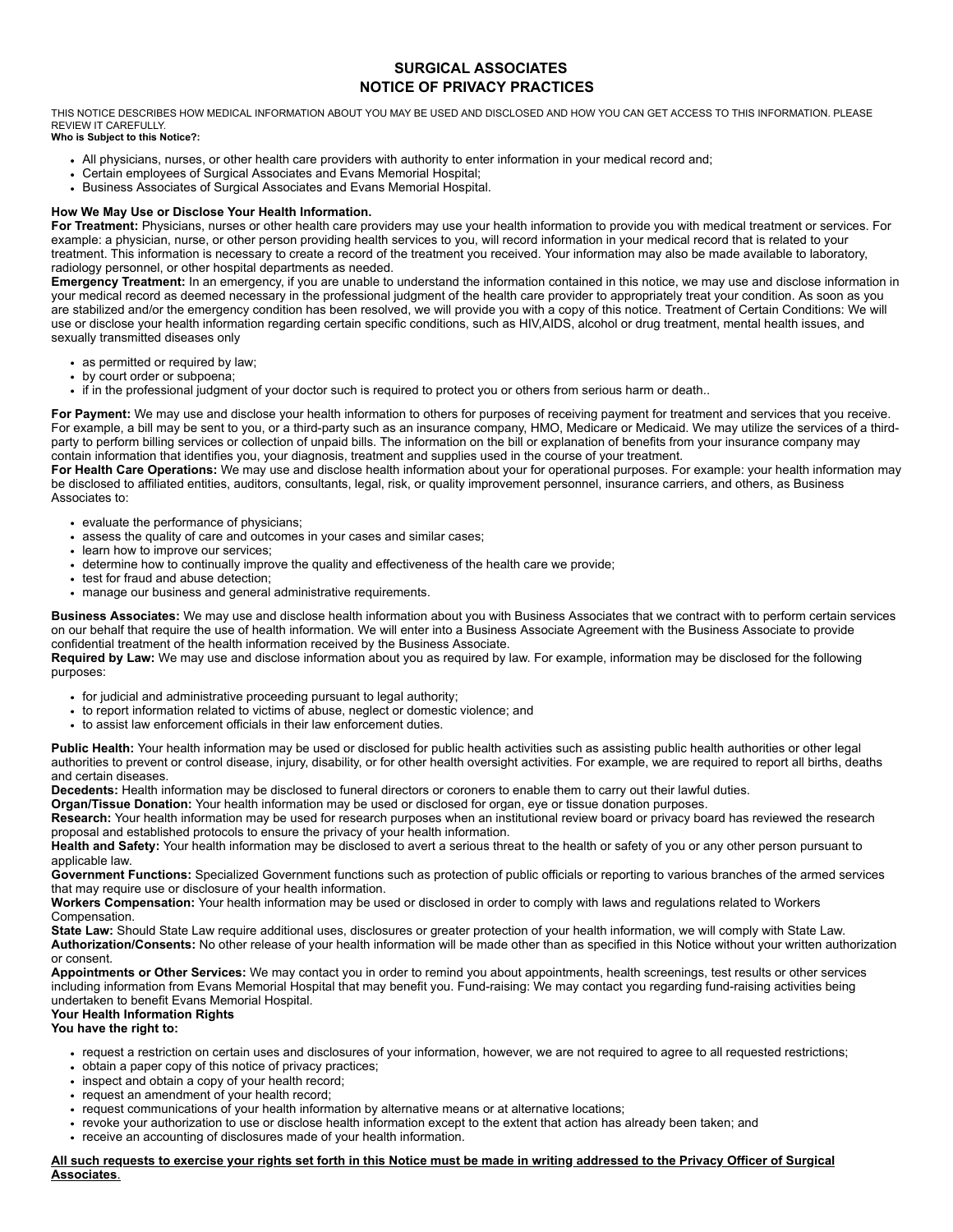#### **Our Obligations We are required to:**

- maintain the privacy of protected health information;
- provide you with this Notice of our legal duties and privacy practices with respect to your health information;  $\ddot{\phantom{0}}$
- abide by the terms of this Notice;  $\bullet$
- notify you if we are unable to agree to a requested restriction on how your information is used or disclosed;  $\ddot{\phantom{0}}$
- accommodate reasonable requests you may make to communicate health information by alternative means or at alternative locations and;
- obtain your written authorization to use or disclose your health information for reasons other than those listed above and permitted by Law.

**Complaints** If you feel your privacy rights have been violated, you may complain to Surgical Associates and to the Department of Health and Human Services. There will be no retaliation for filing a complaint.

Surgical Associates<br>
Attn: Privacy Officer<br>
Attn: Privacy Officer<br>
Attn: Privacy Officer Attn: Privacy Officer (Attn: Privacy Officer Attn: Privacy Officer 604 East Long Street (Attn: Privacy Officer<br>attn: 200 North River Street (Attn: 200 North River Street (Attn: 200 North River Street (Attn: 200 North River 604 East Long Street 200 North River Street

To file a complaint with Surgical Associates: To file a complaint with Evans Memorial Hospital: Claxton Georgia 30417 Claxton Georgia 30417

To file a complaint to HHS: U.S. Department of Health & Human Services 200 Independence Avenue, SW Washington D.C. 20201

Contact Information or if you need additional copies of this notice of Privacy Practices, please contact: Surgical Associates 604A East Long Street Claxton Georgia 30417

Surgical Associates reserves the right to change our information practices and to make the new provisions effective for all protected health information we maintain. Revised notices will be made available to you by contacting Surgical Associates

#### **Effective date April 28, 2005**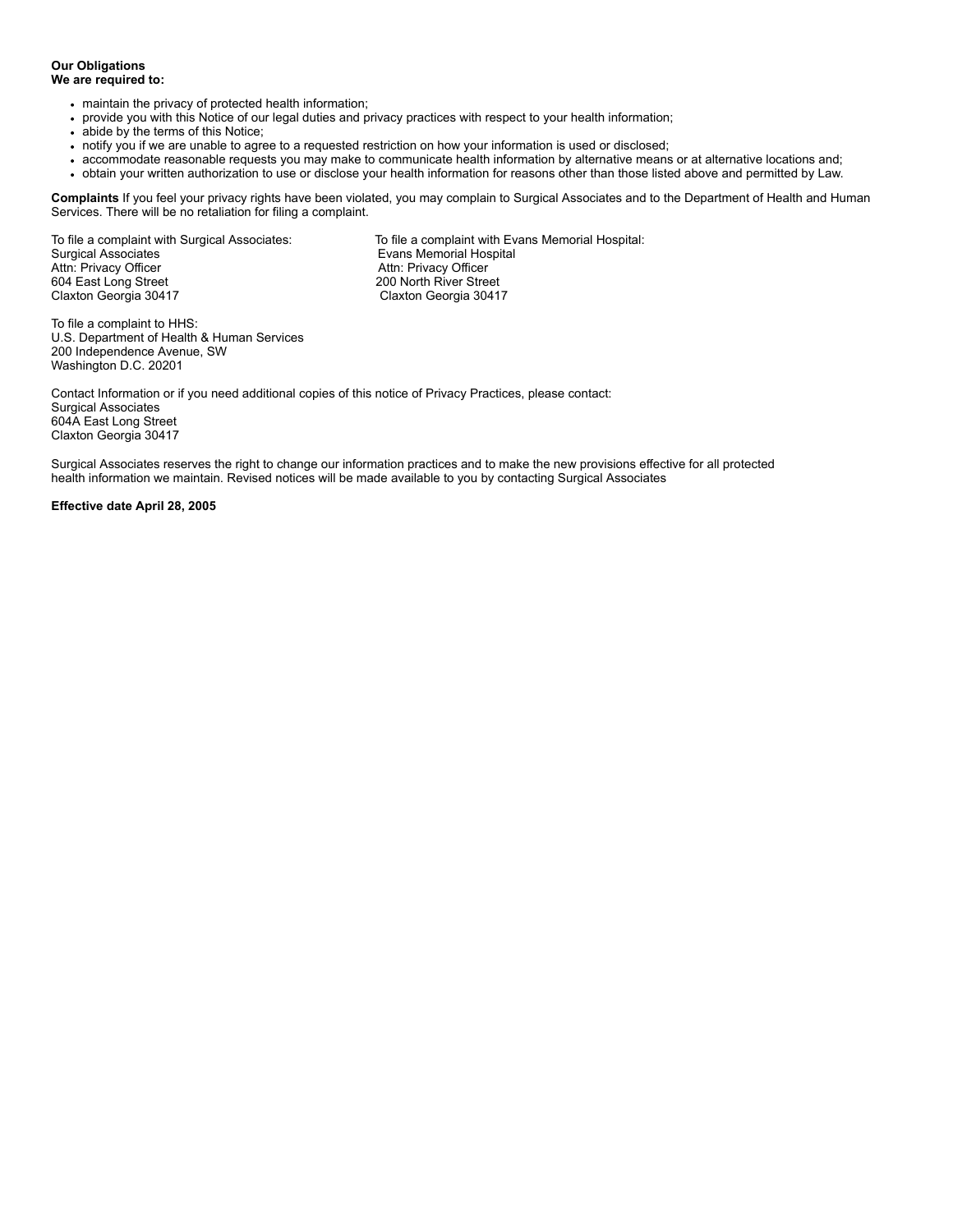| Medications (including herbal and non-prescription medications) |  |  |  |  |  |
|-----------------------------------------------------------------|--|--|--|--|--|
|-----------------------------------------------------------------|--|--|--|--|--|

| <b>Medications</b> (including nerbal and non-prescription medications)                                                                                                               |                                | How often?                                   |
|--------------------------------------------------------------------------------------------------------------------------------------------------------------------------------------|--------------------------------|----------------------------------------------|
| <b>Medications</b>                                                                                                                                                                   | Dose (mg)                      | (Daily; Twice per day; etc.)                 |
|                                                                                                                                                                                      |                                |                                              |
|                                                                                                                                                                                      |                                |                                              |
|                                                                                                                                                                                      |                                |                                              |
|                                                                                                                                                                                      |                                |                                              |
|                                                                                                                                                                                      |                                |                                              |
|                                                                                                                                                                                      |                                |                                              |
|                                                                                                                                                                                      |                                |                                              |
|                                                                                                                                                                                      |                                |                                              |
|                                                                                                                                                                                      |                                |                                              |
|                                                                                                                                                                                      |                                |                                              |
|                                                                                                                                                                                      |                                |                                              |
|                                                                                                                                                                                      |                                |                                              |
|                                                                                                                                                                                      |                                |                                              |
|                                                                                                                                                                                      |                                |                                              |
|                                                                                                                                                                                      |                                |                                              |
|                                                                                                                                                                                      |                                |                                              |
|                                                                                                                                                                                      |                                |                                              |
|                                                                                                                                                                                      |                                |                                              |
|                                                                                                                                                                                      |                                |                                              |
|                                                                                                                                                                                      |                                |                                              |
|                                                                                                                                                                                      |                                |                                              |
|                                                                                                                                                                                      |                                |                                              |
|                                                                                                                                                                                      |                                |                                              |
|                                                                                                                                                                                      |                                |                                              |
|                                                                                                                                                                                      |                                |                                              |
| Do you take a blood thinner (Coumadin, Plavix, Lovenox, Xarelto, Effient, Brilinta, Pradaxa, etc.)? □ Yes □ No<br>If you take Coumadin, when and Where was your last PT / INR level? |                                |                                              |
|                                                                                                                                                                                      |                                |                                              |
| Pharmacy:                                                                                                                                                                            | Phone number                   |                                              |
| <b>Allergies</b>                                                                                                                                                                     |                                |                                              |
| The following questions are very important to answer in preparation for any surgery.                                                                                                 |                                |                                              |
| $\Box$ l am not allergic to any medications (NKDA) to my knowledge. $\Box$ l have medication allergies as listed below.                                                              |                                |                                              |
| $\Box$ am not allergic to <b>Betadine</b> (or shellfish) to my knowledge.                                                                                                            | □I am allergic to Betadine.    |                                              |
| $\Box$ I do not have a known Latex allergy.                                                                                                                                          | □I am allergic to Latex.       |                                              |
| $\Box$ I do not have a known Tape allergy.                                                                                                                                           | □I am allergic to Tape except  | <u> Alban Alban Alban A</u>                  |
| $\Box$ I do not have a known <b>Food</b> allergy.                                                                                                                                    |                                | □I am allergic to the following <b>Food:</b> |
|                                                                                                                                                                                      |                                |                                              |
| Please list medication you are allergic to                                                                                                                                           | Reaction (rash, swelling, etc) |                                              |
|                                                                                                                                                                                      |                                |                                              |
|                                                                                                                                                                                      |                                |                                              |
|                                                                                                                                                                                      |                                |                                              |
|                                                                                                                                                                                      |                                |                                              |
|                                                                                                                                                                                      |                                |                                              |
|                                                                                                                                                                                      |                                |                                              |
|                                                                                                                                                                                      |                                |                                              |
|                                                                                                                                                                                      |                                |                                              |
|                                                                                                                                                                                      |                                |                                              |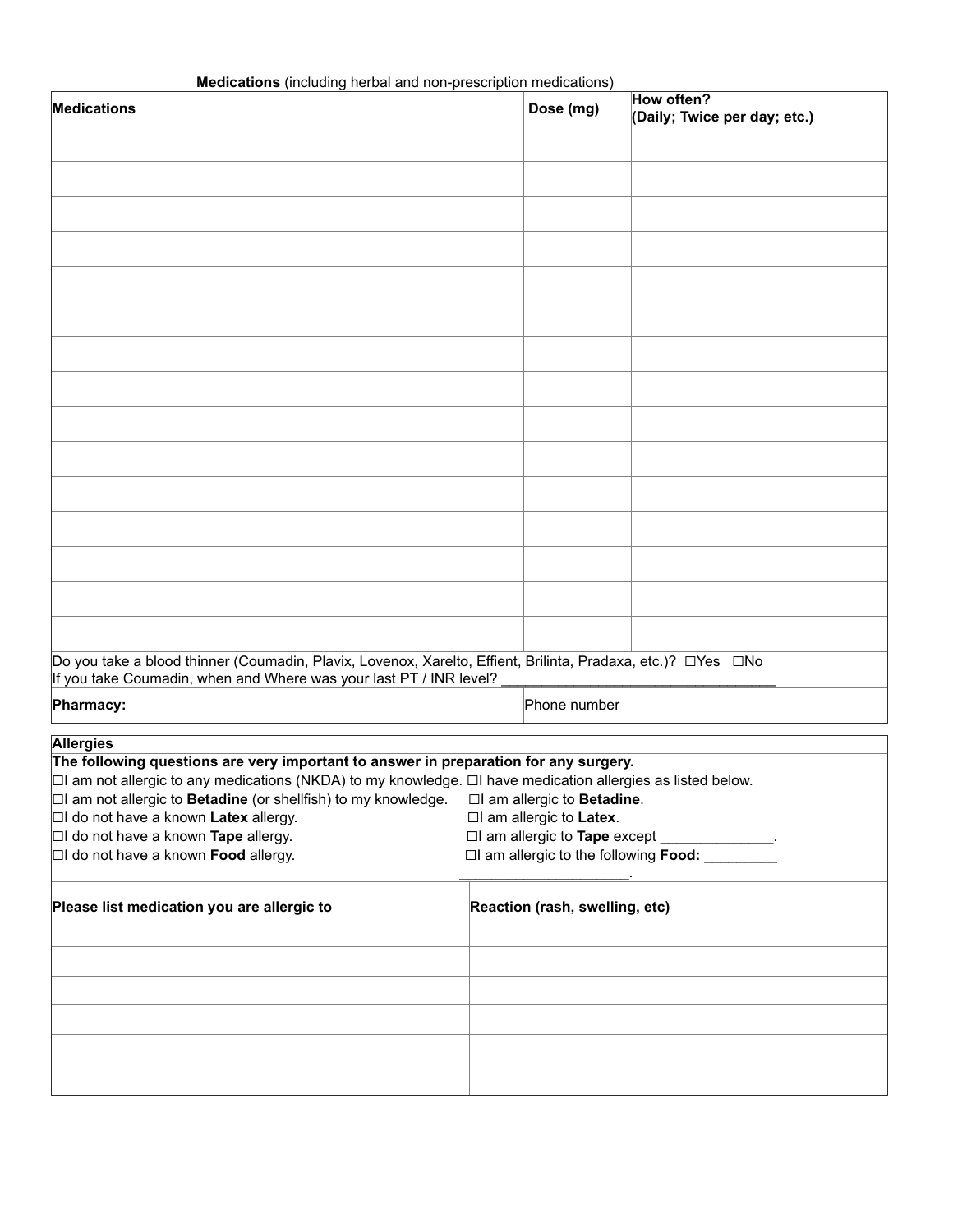**Past History…** Check only those that apply. For empty spaces, write in any additional items.

# **Medical History:** ☐ None

| N                                               |  |                     |        |                                     |
|-------------------------------------------------|--|---------------------|--------|-------------------------------------|
| Asthma                                          |  | Barrett's esophagus |        | Anticoagulant use?                  |
| COPD (chronic obstructive pulmonary<br>disease) |  | Hiatal hernia       |        | Bleeding disorder                   |
| Wheezing                                        |  | Reflux              |        | <b>Diabetes</b>                     |
|                                                 |  | Gallstones          |        | Thyroid disorder                    |
| Heart disease                                   |  | <b>Hepatitis</b>    |        | Stroke                              |
| High blood pressure                             |  | Constipation        |        | Seizures                            |
| High cholesterol                                |  | Irritable Bowel     |        | Cancer: type ______________________ |
| Congestive heart failure                        |  | <b>Hemorrhoids</b>  | Other: |                                     |
| Mitral valve prolapse                           |  | Colon polyps        |        |                                     |
| Blood clots / Deep vein thrombosis              |  | Diverticulosis coli |        |                                     |
| Aneurysm: Where:                                |  | Hernia: Where?      |        |                                     |

## **Surgical History:** ☐ None

| Perioperative nausea or vomiting      | Colon removal          | Orthopedic: |
|---------------------------------------|------------------------|-------------|
| Anesthetic problem                    | Upper endoscopy / EGD  |             |
| Breast: ___________________           | Colonoscopy: Last      | lOther:     |
| Heart: □Cath □Stent □Bypass           | Hernia: ______________ |             |
| $\Box$ Pacemaker $\Box$ Defibrillator | Prostate: ____________ |             |
| Vascular: □Stent □Bypass              | Hysterectomy           |             |
| Appendectomy                          | Ovaries removed        |             |
| Gallbladder removal                   | C-section              |             |

### **Social History:**

| Smoking History: |                             | Alcohol    |  | Reside            |  |  |
|------------------|-----------------------------|------------|--|-------------------|--|--|
|                  | Current smoker pk / day     | Never      |  | Home              |  |  |
|                  | Former smoker<br>Stop year: | Occasional |  | Nursing facility: |  |  |
|                  | Never smoked                | Frequent   |  |                   |  |  |
|                  | Use other tobacco product   | Daily      |  | Disabled          |  |  |

# **Family History:** ☐None / negative

| Hypertension    | Colon polyps           | Cancer: type |
|-----------------|------------------------|--------------|
| Heart disease   | Colon or rectal cancer |              |
| <b>Diabetes</b> |                        |              |
| Crohn's disease |                        |              |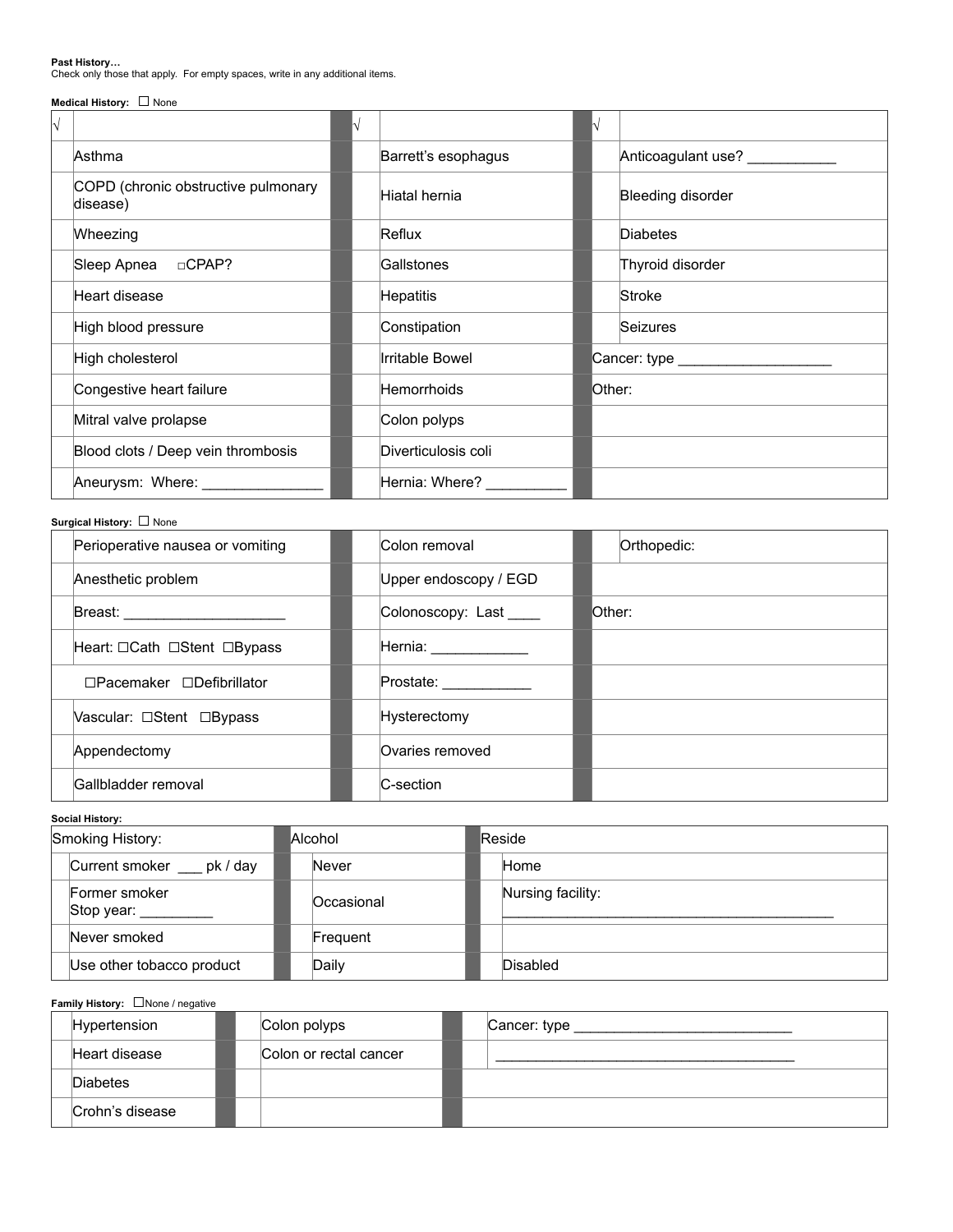| General          | $\Box$ None   | □Fatigue □Chills □Sweats □Pain □Weight gain □Weight loss<br><b>DFever</b> DMalaise                                                                                                                                                      |
|------------------|---------------|-----------------------------------------------------------------------------------------------------------------------------------------------------------------------------------------------------------------------------------------|
| <b>Eyes</b>      | □ None        | $\Box$ Eye pain<br>$\square$ Blind spots<br>$\square$ Excessive blinking<br>□Drainage<br>$\square$ Tearing<br>$\Box$ lnjury                                                                                                             |
| <b>HEENT</b>     | $\sqcap$ None | ⊓Headache<br>$\square$ Dizziness<br>□Light headedness<br>□Ear pain<br>$\square$ Drainage<br>$\Box$ Nose bleeding<br>□Hearing loss                                                                                                       |
| Pulmonary        | □ None        | □Congestion<br>$\square$ Excessive sputum $\square$ Shortness of breath<br>⊡Wheezing<br>$\Box$ Cough<br>⊡Asthma                                                                                                                         |
| Endocrine        | $\sqcap$ None | l⊓Hair loss<br>□Excessive thirst □Heat intolerance                                                                                                                                                                                      |
| Cardiovascular   | $\sqcap$ None | ⊡Chest pain<br>$\square$ Palpitations<br>□Syncope □Heart murmur<br>□Hypertension<br>□Coronary<br>artery disease<br>□Pedal edema                                                                                                         |
| Gastrointestinal | $\Box$ None   | $\Box$ Change of appetite / bowel patterns<br>□Difficulty swallowing<br>□Heartburn □Nausea<br>l⊡Vomitina<br>□Diarrhea □Abdominal pain<br>□Rectal bleeding<br>∩Melena /<br>$\Box$ Heme + stool<br>black tarry stools $\Box$ Constipation |
| Genitourinary    | $\Box$ None   | Urinary problems such as: □Frequency<br>□Painful urination<br>⊡Bloody urine<br>□Discolored<br>□Little urine production<br>urine                                                                                                         |
| Neurologic       | $\Box$ None   | $\sqcap$ Concussion / Loss of consciousness<br>$\Box$ Frequent headaches $\Box$ Migraines<br>$\square$ Difficulty<br>□Difficulty with speech<br>$\square$ Numbness / tingling<br>□Seizures □Tremor<br>with memory<br>⊡Vertigo           |
| Musculoskeletal  | $\Box$ None   | □Joint pain / swelling / injury □Limitation of motion □Muscle weakness / pain / cramps<br>□Back pain<br>□Arthritis<br>$\Box$ Gout                                                                                                       |
| <b>Skin</b>      | $\Box$ None   | □Hair loss<br>$\square$ Infection /<br>$\Box$ Itching<br>□Abnormal pigmentation<br>$\Box$ Growth<br>l⊡Rash<br>$\Box$ Lesions<br>erythema                                                                                                |
| Psych            | □ None        | □Depression □Insomnia □Panic Attacks<br>∣⊡Anxiety<br>□Memory Loss                                                                                                                                                                       |
| Hematologic      | $\Box$ None   | □Excessive bleeding<br>□Prior blood clots / Deep vein thrombosis<br>$\square$ MRSA<br>□Easy bruising<br>$\square$ Transfusion                                                                                                           |

Any additional information you would like for the provider to know…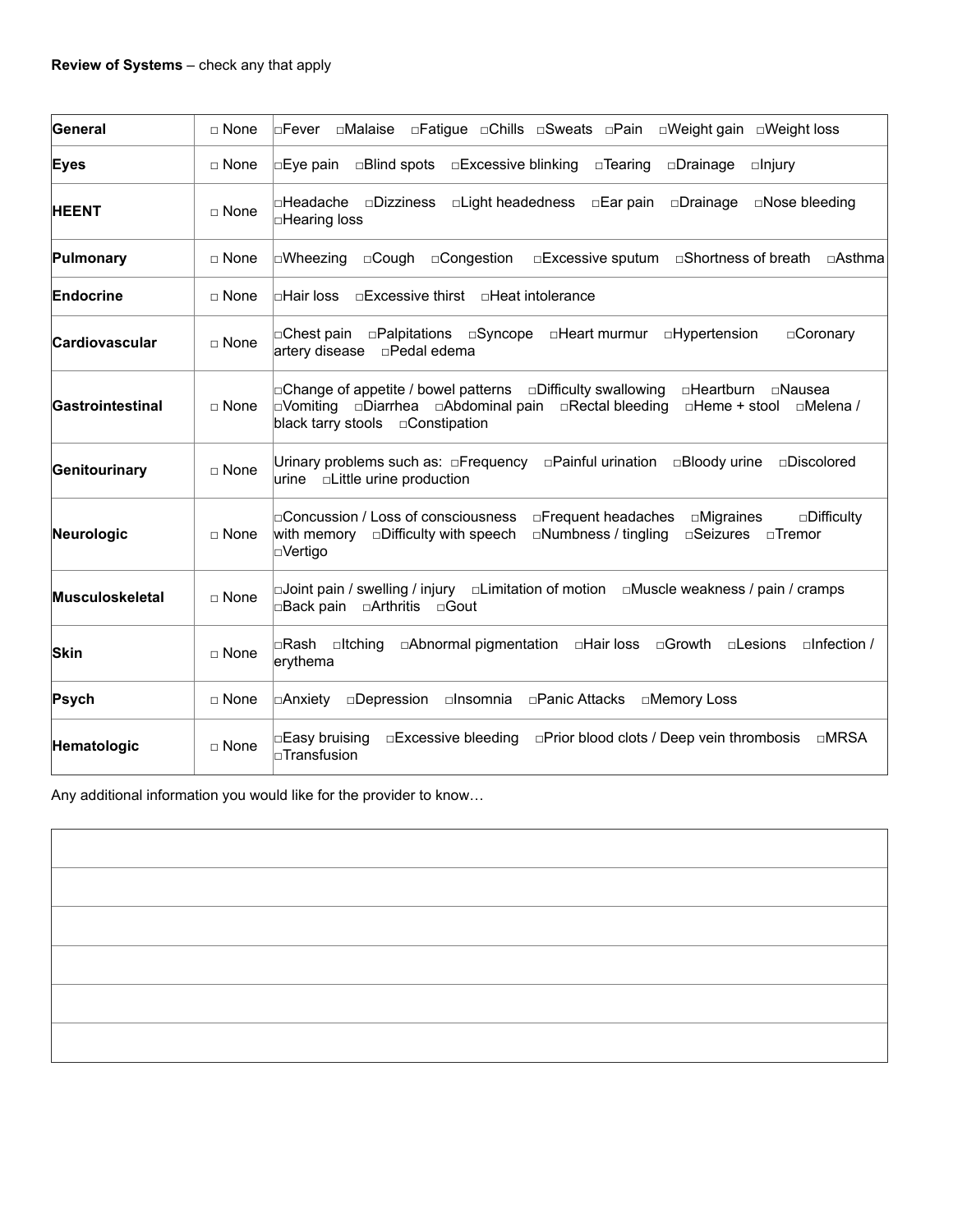# **SURGICAL ASSOCIATES**

# Fall Risk Assessment For patients 65 and over

| <b>YES</b> | NO |                                                                                     |
|------------|----|-------------------------------------------------------------------------------------|
|            |    | I have fallen in the last 6 months.                                                 |
|            |    | use or have been advised to use a cane or walker to get around safely.              |
|            |    | Sometimes I feel unsteady when I am walking.                                        |
|            |    | steady myself by holding onto furniture when I walk.                                |
|            |    | am worried about falling.                                                           |
|            |    | I need to push with my hands to stand up from a chair.                              |
|            |    | I am often dizzy when I first stand up.                                             |
|            |    | I have trouble stepping up onto a curb.                                             |
|            |    | often have to rush to the bathroom.                                                 |
|            |    | I have lost some feeling or have pain in my feet.                                   |
|            |    | I take medicine that sometimes makes me feel light-headed or more tired than usual. |
|            |    | I take medicine to help me sleep or improve my mood.                                |
|            |    | often feel sad or depressed.                                                        |
| Total      |    | 4 or more marked yes indicates potential fall risk.                                 |

\_\_\_\_\_\_\_\_\_\_\_\_\_\_\_\_\_\_\_\_\_\_\_\_\_\_\_\_\_\_\_\_\_\_\_\_\_\_\_\_\_\_\_\_\_\_\_\_\_\_\_\_\_\_\_\_\_\_\_\_\_\_\_\_\_\_\_\_\_\_\_\_\_\_\_\_\_\_\_\_\_\_\_\_\_\_\_\_\_\_\_

Patient's signature: \_\_\_\_\_\_\_\_\_\_\_\_\_\_\_\_\_\_\_\_\_\_\_\_\_\_\_\_\_\_\_\_\_\_\_\_\_\_\_\_\_ Date: \_\_\_\_\_\_\_\_\_\_\_\_\_\_\_\_\_\_\_\_\_\_\_

☐ Pass ☐ Fail

☐ Patient advised to continue use of cane or walker.

☐ Patient advised to use cane or walker to reduce risk of falling.